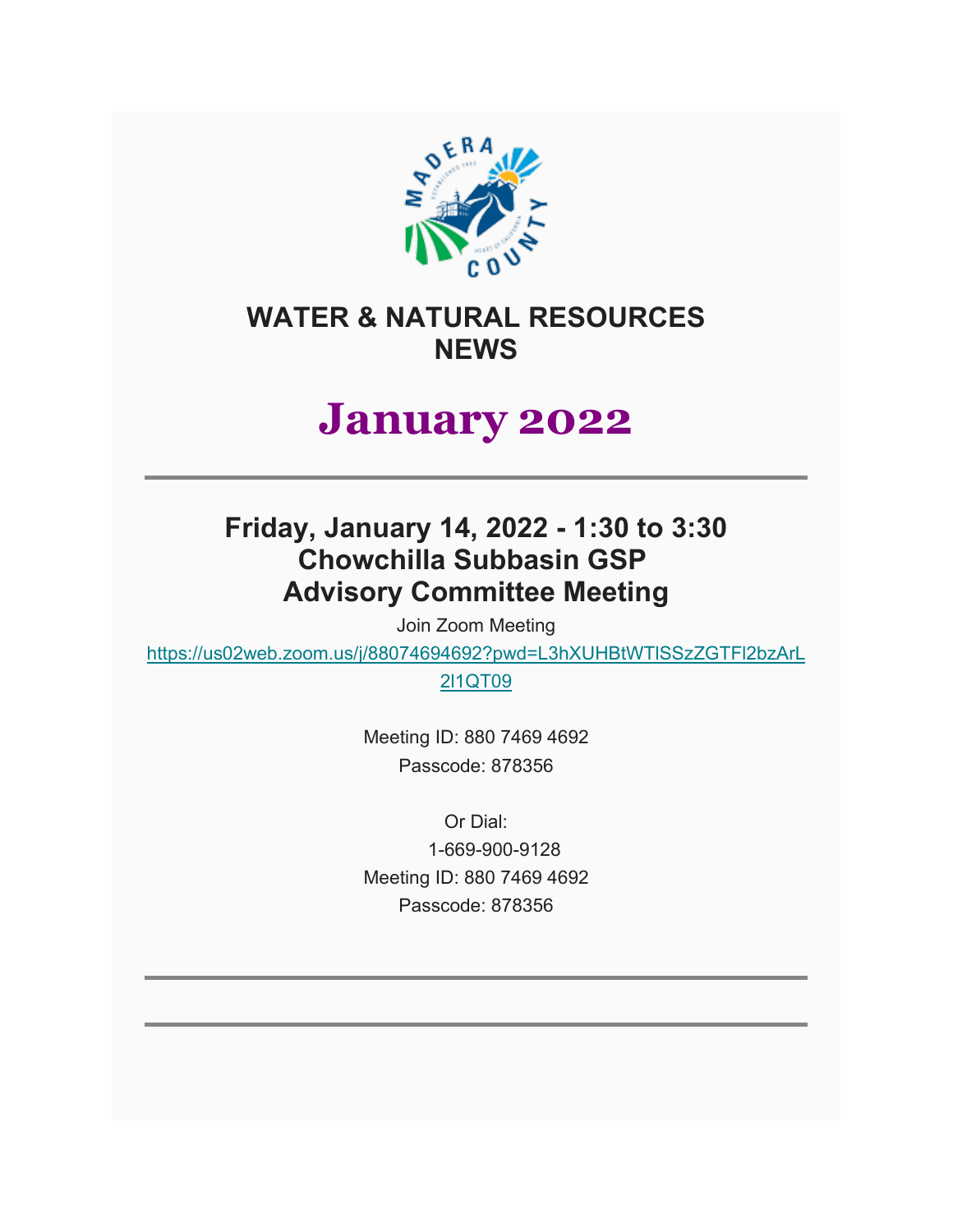# **Atmospheric River**

Atmospheric rivers are relatively long, narrow regions in the atmosphere – like rivers in the sky – that transport most of the water vapor outside of the tropics. These columns of vapor move with the weather, carrying an amount of water vapor roughly equivalent to the average flow of water at the mouth of the Mississippi River. When the atmospheric rivers make landfall, they often release this water vapor in the form of rain or snow.

To Learn More About Atmospheric Rivers - [Click Here](https://www.maderacountywater.com/natural-resources/)

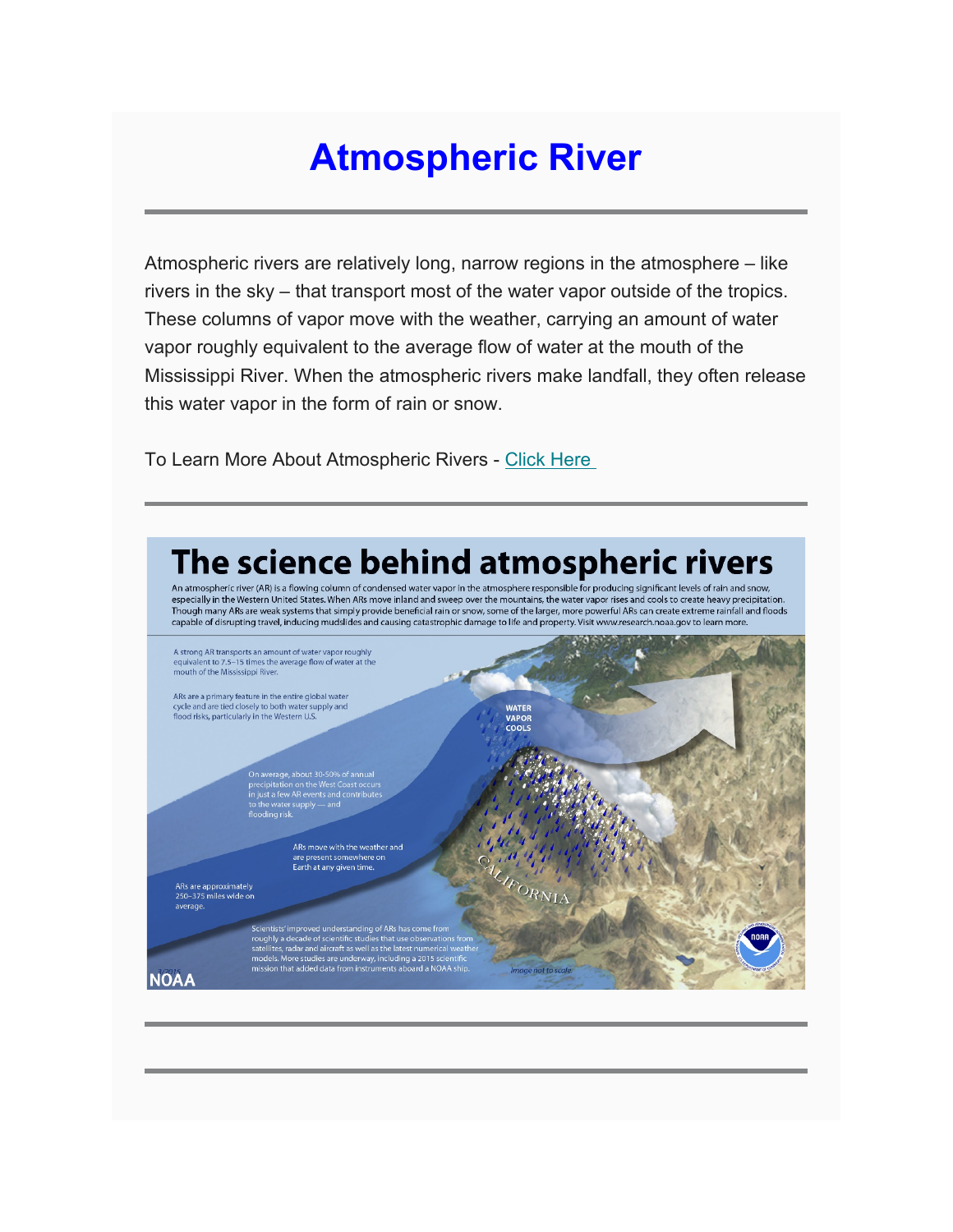### U.S. Drought Monitor Conditions | January 4, 2021

### California-Nevada

The U.S. Drought Monitor (USDM) is updated each Thursday to show the location and intensity of drought across the country. Drought categories show experts' assessments of conditions related to dryness and drought including observations of how much water is available in streams, lakes, and soils compared to usual for the same time of year.

California/Nevada conditions as of January 4, 2022:

- 99.3% of California is experiencing Moderate (D1) to Exceptional (D4) Drought (15.76% in D3, 0.84% in D4)
- California population in drought: 37,223,546
- · 100% of Nevada is experiencing Moderate (D1) to Exceptional (D4) Drought (16.71% in D3, 7.5% in D4)
- Nevada population in drought: 2,700,551

#### **U.S. Drought Monitor Categories**

- D0 Abnormally Dry
- D1 Moderate Drought
- D2 Severe Drought
- D3 Extreme Drought
- D4 Exceptional Drought Source(s): NDMC, NOAA, USDA

Last Updated - 01/04/22

## No, California's Drought isn't Over. Here's Why -

Although snowpack is 150% of average today, climatologists predict dry conditions for the rest of the season. And conservation still lags.

In a clear sign that the drought persists, California adopted new emergency regulations aimed at stopping residents from wasting the state's precious water. The rules ban practices such as hosing down sidewalks and driveways with drinking water, washing cars without a shutoff nozzle on the hose and irrigating lawns and gardens too soon after rain.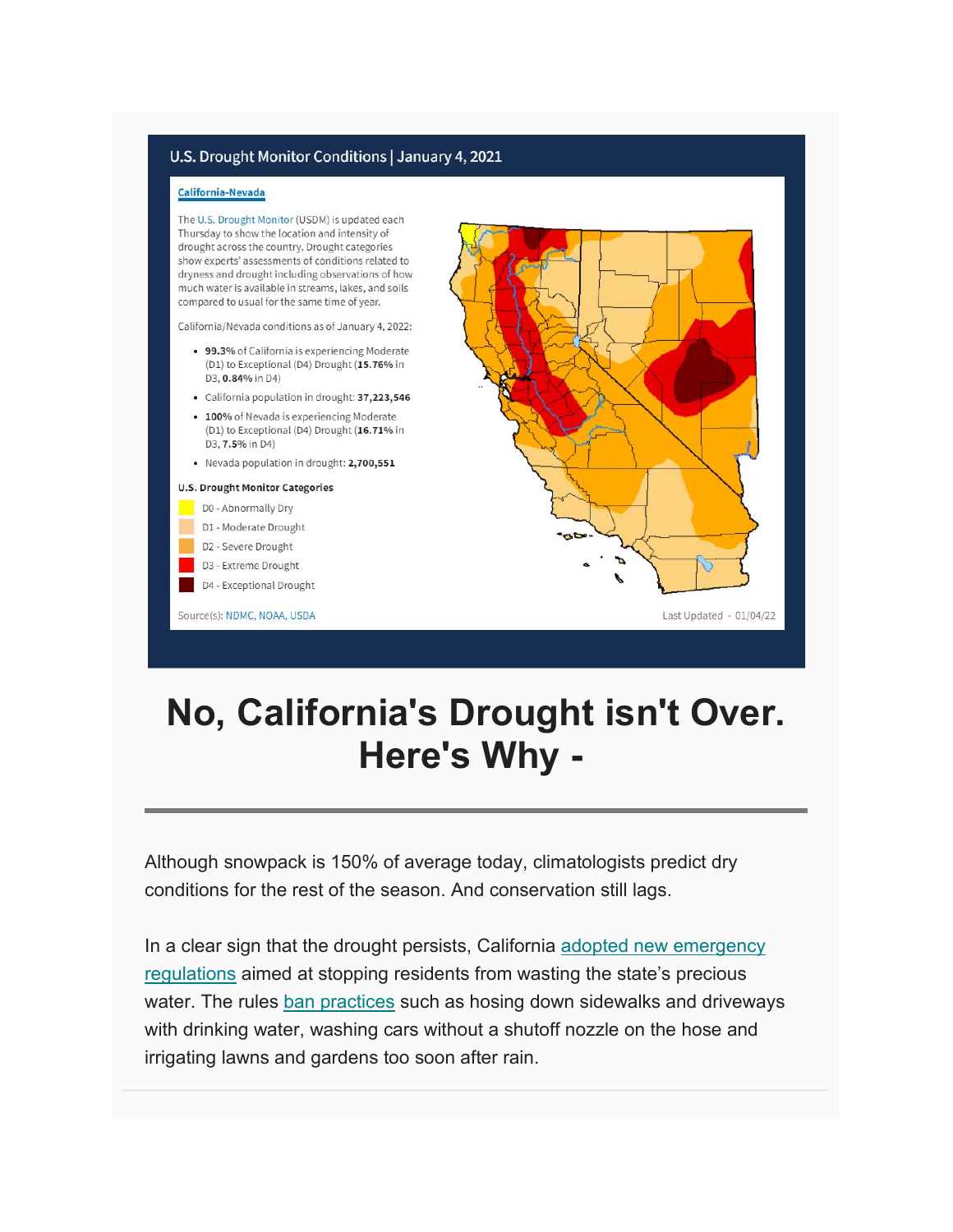Approved unanimously by the State Water Resources Control Board, the mandates could take effect as soon as Jan. 15 and have a one-year expiration date unless extended. Fines can reach as high as \$500, but enforcement will be spotty: Local governments and water agencies are allowed to enforce them at their discretion, and they will largely be complaint-based.

**To read the complete article -** [Click Here](https://www.maderacountywater.com/drought/)

## **If You Need Us**

**The Water & Natural Resources office is located on the third floor of the County Government Center. Water and Natural Resource staff can be reached at 559-662-8015 or you can visit us on-line at -** [maderacountywater.com.](https://www.maderacountywater.com/)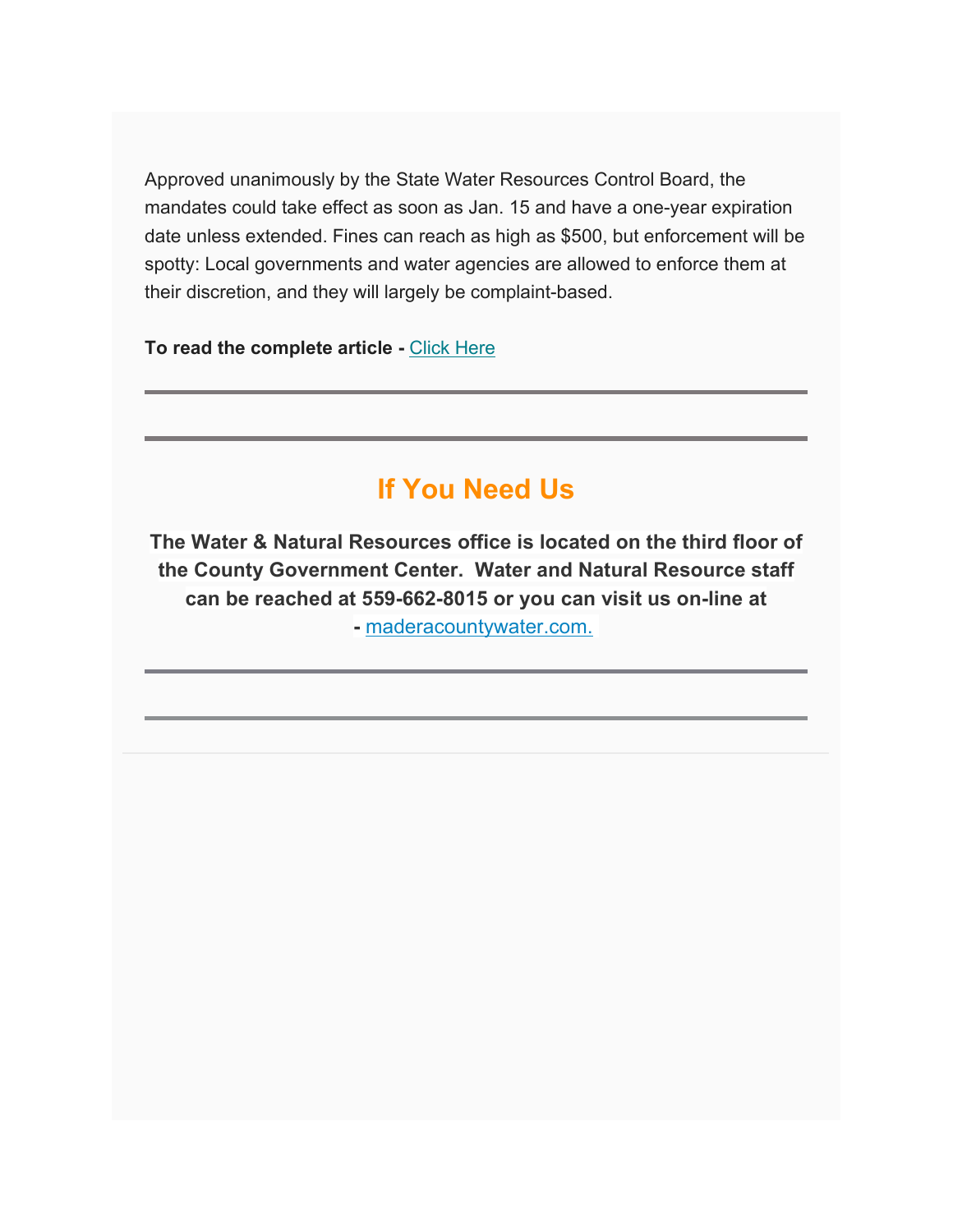

Snow day on Deadwood heading to Oakhurst.

**Upcoming Events and/or Meetings Please check the website through the links below for meeting announcements and schedules or for telephone numbers to call and check on meeting times and locations with the agencies.**

[Chowchilla Subbasin](https://www.maderacountywater.com/chowchilla-subbasin/)

[Chowchilla Water District GSA](https://www.cwdwater.com/index.php/sustainable-groundwater-management-act/122-cwd-sustainable-groundwater-management-act)

[Clayton Water District](https://claytonwd.com/)

[Coarsegold Resource Conservation District](http://www.crcd.org/)

[Delta-Mendota Subbasin](http://deltamendota.org/)

[Gravelly Ford GSA](http://gravellyfordwaterdistrict.com/gsp-gsa.html)

[Madera Ag Water Association](https://maderaagwater.wixsite.com/mysite)

[Madera/Chowchilla Resource Conservation District](http://maderachowchillarcd.org/)

[Madera Irrigation District GSA](http://www.madera-id.org/public-information/mid-groundwater-sustainability-agency/)